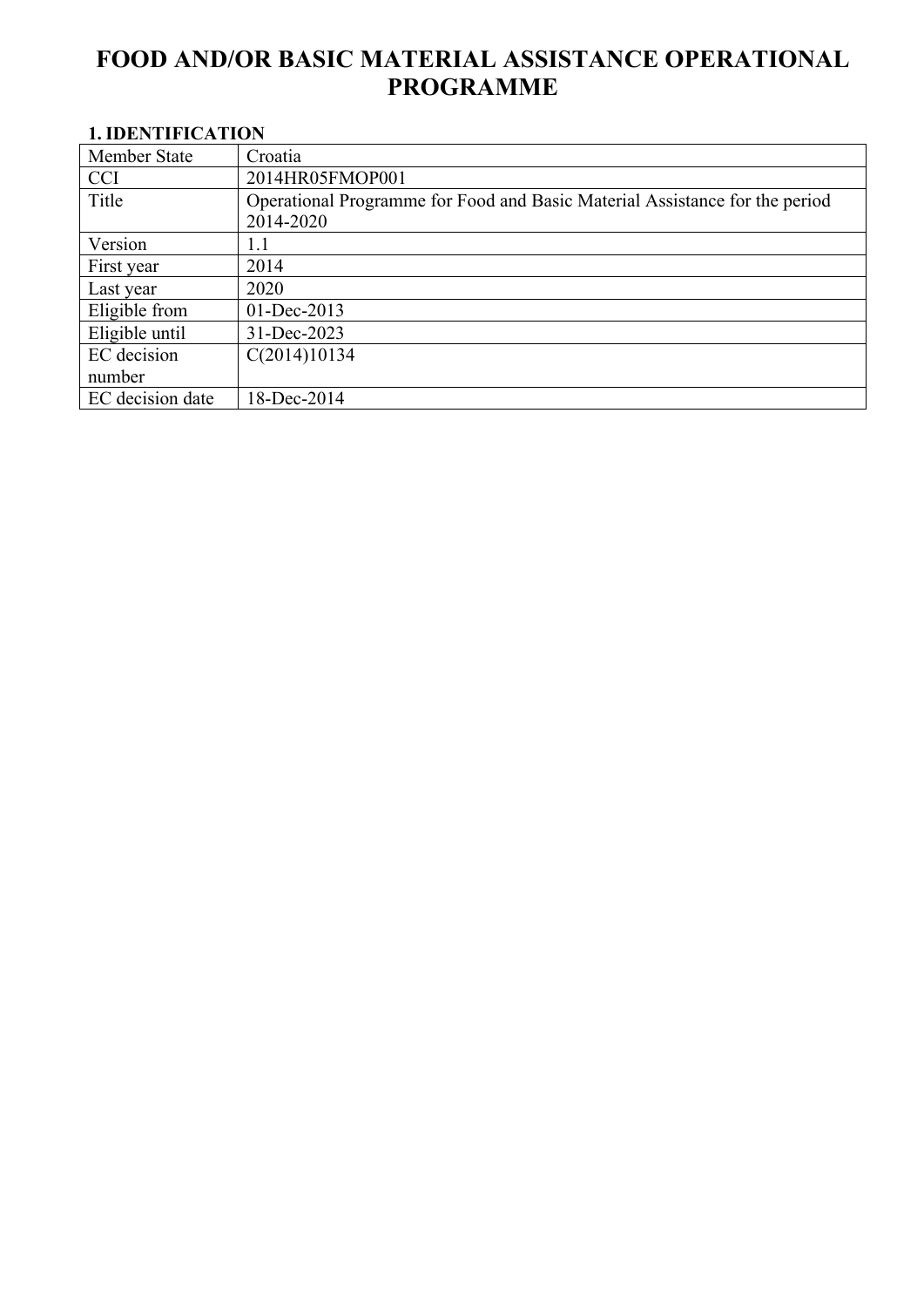| 5.1 FINANCING PLAN OF THE OPERATIONAL PROGRAMME GIVING THE ANNUAL COMMITMENT OF THE FUND AND       |  |
|----------------------------------------------------------------------------------------------------|--|
|                                                                                                    |  |
| 5.2 FINANCING PLAN GIVING THE AMOUNT OF THE TOTAL FINANCIAL APPROPRIATIONS OF THE SUPPORT FROM THE |  |
| OPERATIONAL PROGRAMME FOR EACH TYPE OF MATERIAL DEPRIVATION ADDRESSED AS WELL AS THE CORRESPONDING |  |
|                                                                                                    |  |
|                                                                                                    |  |
|                                                                                                    |  |
|                                                                                                    |  |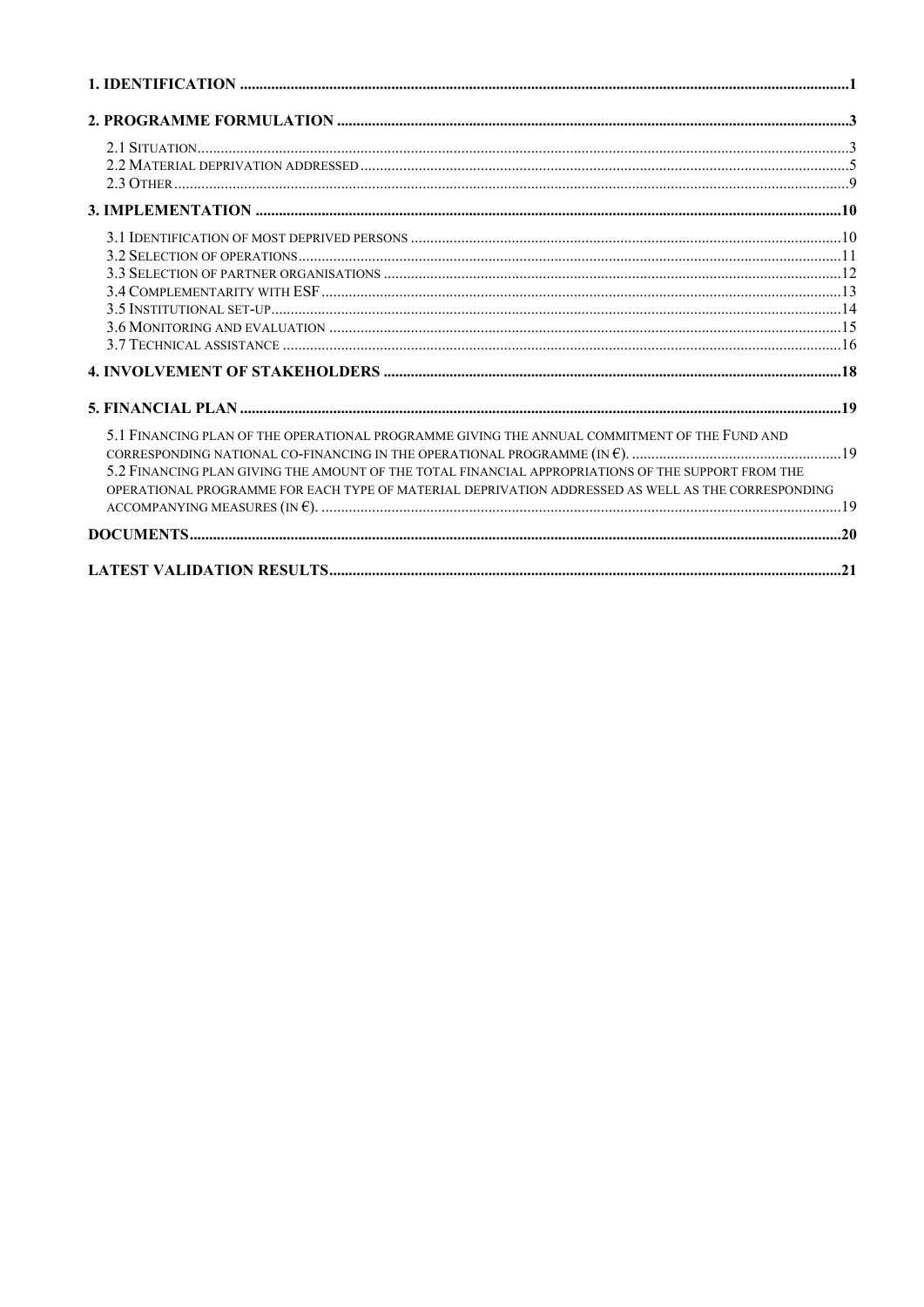#### <span id="page-2-0"></span>**2. PROGRAMME FORMULATION**

## <span id="page-2-1"></span>**2.1 Situation**

## **2.1.1 An identification and a justification of the material deprivation(s) to be addressed.**

Croatia is determined as social state, responsible to ensure meeting of basic needs to all vulnerable groups. Main objective of social policy is to improve position of the most vulnerable groups, giving priority to poverty reduction by creating conditions for economic growth and development, active employment policy and human resources development. Global economic crisis significantly affected Croatia, leading to an increase of unemployment, decline of GDP, which unfavourably affected state economy. In 2013 unemployment rate in Croatia was 16.6%[1] (long-term unemployed make 63.7% of all unemployed persons).Number of persons receiving social assistance also increased, in December 2013 amounted to 113.358 persons, out of which 52.132 (45.98%)[2] were working-able.Also, number of persons working without salaries and low-income working families increased. Croatia has one of the highest rates of people at-risk-of-poverty among EU countries. At-risk-of poverty rate for EU 28 countries amounted to 16.7% (after social transfers).In Croatia, at-risk-of-poverty rate in 2013 amounted to 19.5%. Removal of social transfers from the income increases the percentage of people at risk of poverty to a rate of 29.7%[3]. In 2013, the at-risk-of-poverty rate for the unemployed in Croatia amounted to 43.2%, for pensioners 18,4%, for employed persons 6.2%[4], and for children and youth under 18 years old 29.3%,[5] in 2012. Growing problem in Croatia has also became homelessness. Homeless persons have only recently been recognized as a special category in the Social Welfare Act (2011). In 2013, there were 12 shelters and safe houses for the homeless, with accommodation capacities for 400 homeless. Food deprivation has been identified as one of the largest problems. In 2012, 16.2% of the population could not afford a meal with meat, chicken, fish or equivalent vegetarian meal every second day. Out of 20% of preschool children living in poverty (more than 60.000), more than 40%[6] does not have proper meal every second day.This problem has also been identified among school children.Material deprivation rate in Croatia in 2012 amounted to 35.3% (material deprivation rate shows the percentage of persons living in households that cannot afford, exclusively due to financial reasons, at least three out of nine defined items of material deprivation)15,4 % persons in 2012, live in severe material deprivation and are not able to satisfy their basic needs. EC in Country Specific Recommendation (CSR) outlined a need to strengthen the effectiveness and transparency of the social protection system by further consolidating benefits,unifying eligibility criteria and improvement of the effectiveness and adequacy of social assistance benefits through their better targeting. Social system is going through essential strategic and structural administrative changes, such as the establishment of a one stop shop and the rationalisation of benefits. Those changes will be achieved through a series of reform measures included in the National Reform Programme 2014.As a response to CSR, EU 2020 Strategy, and growing problem of poverty, Croatia adopted Strategy for Combating Poverty and Social Exclusion 2014-2020, increasing poverty reduction target to150.000 persons.Althought existing national schemes are sustainable and continuous, resources are limited.The government spending on social protection was well below EU average (20.6% of GDP in Croatia, as compared with 29.1% in the EU in 2012), whereby the lower proportion belongs to social assistance and family benefits.FEAD will be an added value to existing national programmes, enabling wider number of persons receiving assistance, not only unemployed and social welfare beneficiaries, but also groups of persons which are not covered by existing schemes because of their income census.Croatia will distribute sports equipment for school-age children as part of their schooling due to specific needs of children.

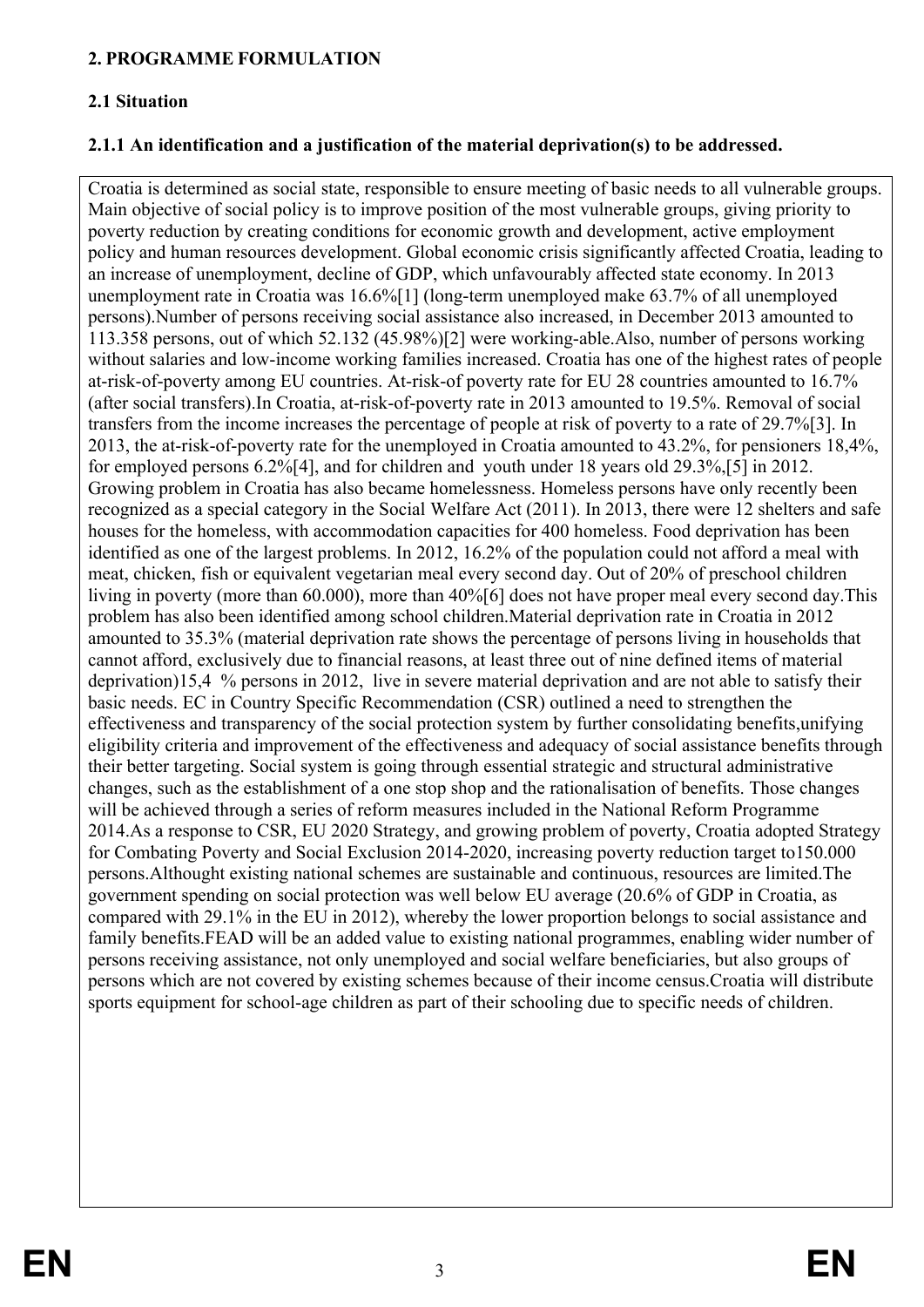# **2.1.2 Indication of the type of material deprivation(s) retained for the OP.**

| ID  | <b>Type of material deprivation</b> |
|-----|-------------------------------------|
| MD1 | Food deprivation                    |
| MD2 | Basic material deprivation          |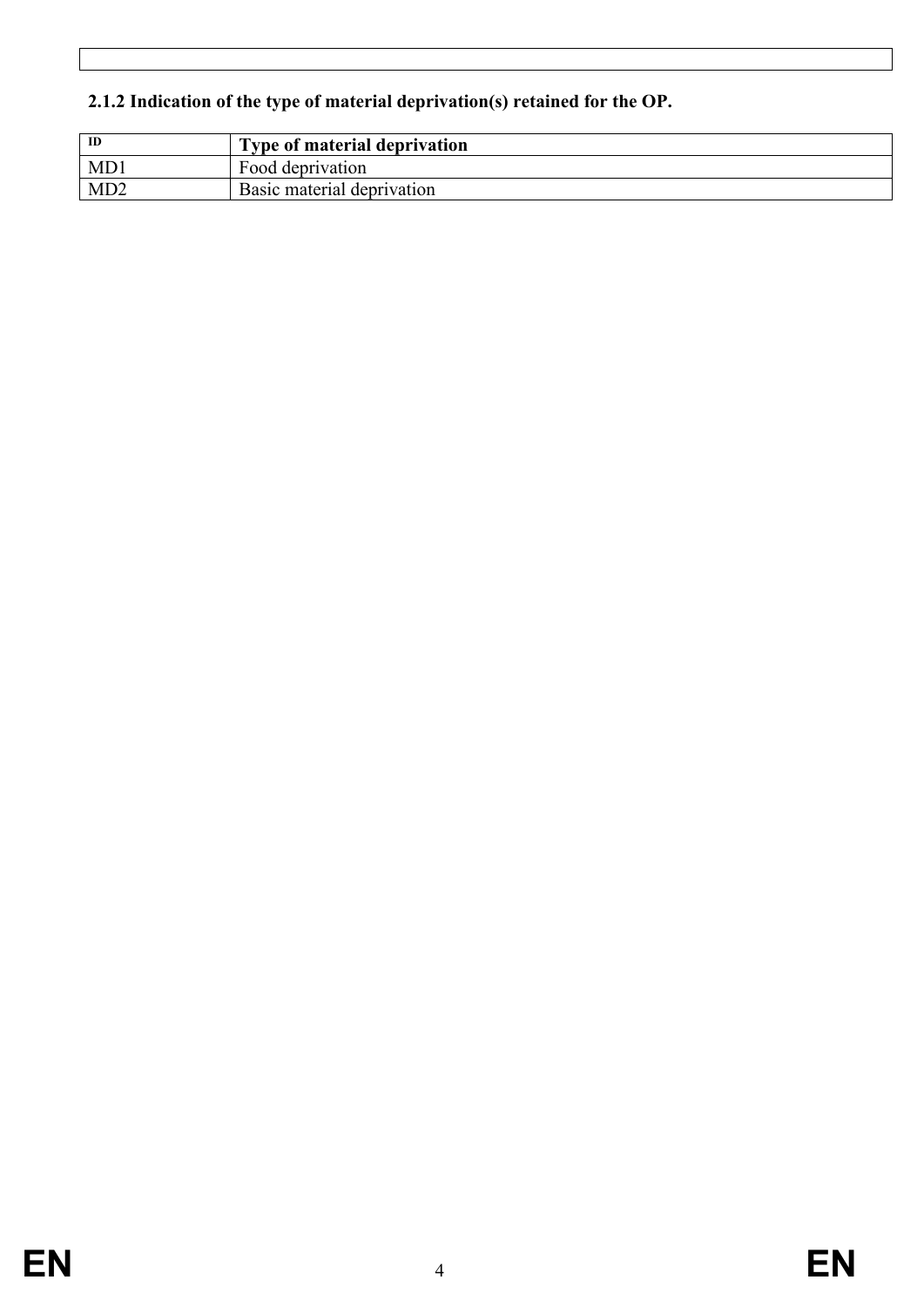<span id="page-4-0"></span>

|  |  | <b>Material deprivation type</b> | Food deprivation<br>MT |
|--|--|----------------------------------|------------------------|
|--|--|----------------------------------|------------------------|

## 2.2.1 Description

One of material deprivations addressed by this OP refers to food deprivation. Funds will be allocated to the Intermediate Body - Ministry of Social Policy and Youth, which will conduct open calls for selection of partner organisations, inviting partner organisations to apply for the FEAD implementation (individually or jointly with other partner organisations).

Selected partner organisations will be responsible for food purchasing, according to national public procurement rules. They will also be responsible for the food storage, transport and distribution of food to end recipients. All these will be defined in contracts signed between the Intermediate Body and selected partner organisations.

Partner organisations will distribute food either as meals or as food packages:

- In premises of partner organisations; and/or
- In shelters for homeless people; and/or
- In schools for school children living in poverty; and/or

In homes of persons/families living in poverty, such as: elderly, people with disabilities, persons living in remote areas and which are hard to reach.

In addition to food distribution, partner organisations, with the exception of schools, will also be responsible for providing accompanying measures funded through FEAD, such as:

- counselling on balanced nutrition,
- counselling on financial literacy,
- counselling on health care, personal hygiene and hygiene of premises,
- counselling on parenting, education and health care of children.

Accompanying measures will be provided to the end recipients in different forms, such as: counselling, workshops, leaflets, brochures, etc.

This list is only indicative and partner organisations will be free to suggest other suitable accompanying measures which meet the need of the most deprived. The content and organisation of accompanying measures will be approved by the Intermediate body. Partner organisations will offer the accompanying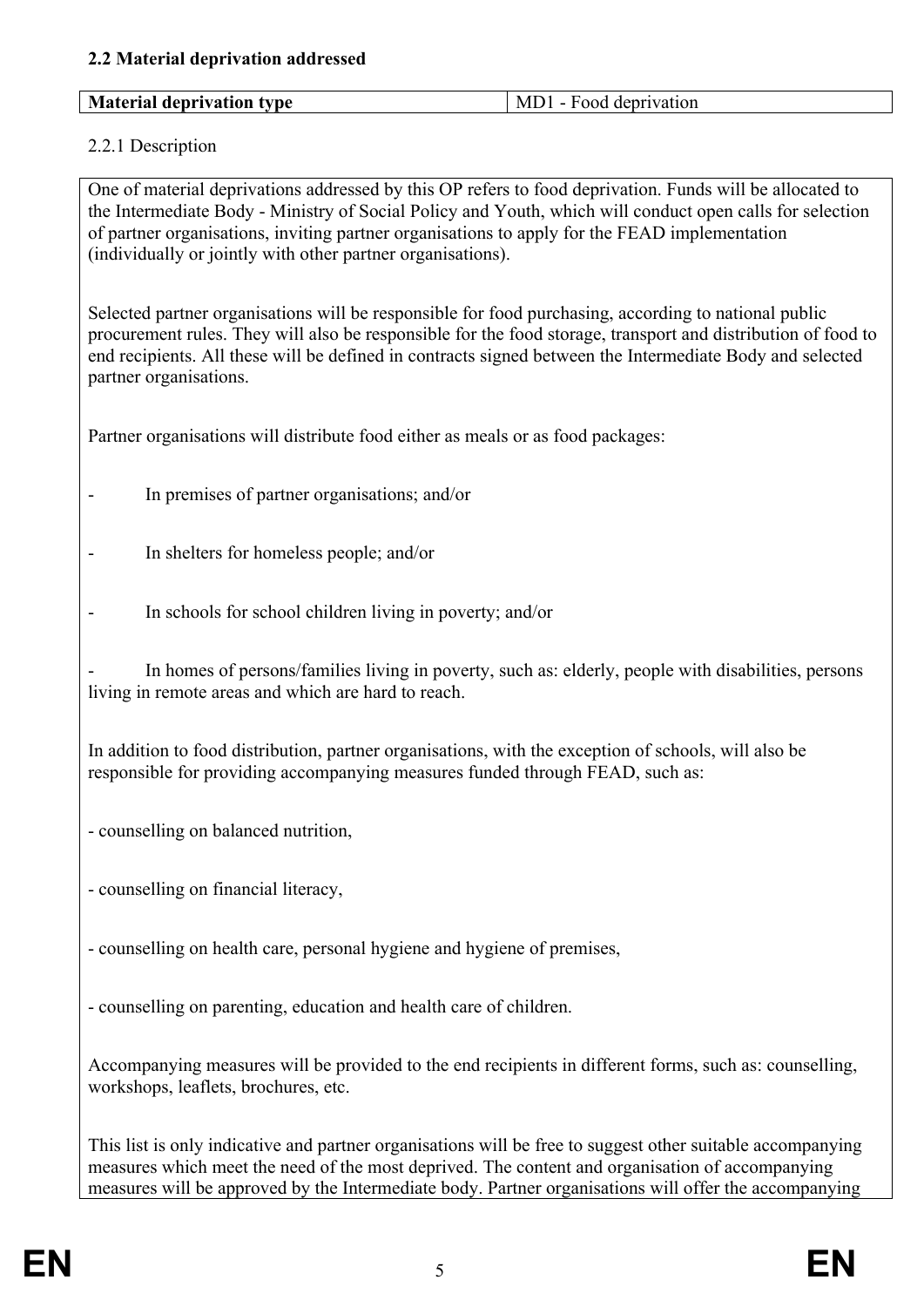measures either themselves or in cooperation with other organisations.

## 2.2.2 National schemes

The legal framework defining the national schemes concerning the poverty and material deprivation issues includes primarily the Social Welfare Act (SWA) (OG 157/13) and the Humanitarian Aid Act (HAA) (OG 128/10).Based on the SWA, large cities and cities which are the seats of counties are obliged, in accordance with their financial capabilities, to stimulate and ensure their citizens, among other forms of material assistance and support, nutrition in soup kitchens for persons receiving the guaranteed minimum benefit. If large cities and cities that are not able to secure the funds for nutrition in soup kitchens, regional self-government units will also participate in accordance with their financial capabilities.

In Croatia, according to HAA, humanitarian assistance is collection of material goods and financial support, psychosocial assistance and humanitarian activities for the protection and rescue of victims of natural disasters and victims of crises caused by human activity, but also collection of material goods and financial support provided to vulnerable groups in purpose of meeting the basic needs.[1] Accordingly, humanitarian assistance in Croatia is provided continuously to vulnerable groups.

Based on the HAA, the MSPY is collecting data on humanitarian organisations. On 2 June 2014, the records showed that 290 non profit legal persons on the territory of Croatia have so far been issued a decision permitting them to collect and provide humanitarian aid. Along with the assistance on national level, assistance in food distribution (e.g. food packages) is also provided by local and regional selfgovernment units.

FEAD will represent an added value by increasing scope of assistance and to provide assistance to the larger number of the most deprived in addition to those from the existing national schemes, respecting principles of decent treatment, anti–discrimination, gender equallity and equal opportunities, especially for children.

|--|

## 2.2.1 Description

Material deprivations addressed by this OP refers also to basic material deprivation.

Funds will be allocated to Intermediate Body - Ministry of Social Policy and Youth, which will conduct open calls for selection of partner organisations, inviting partner organisations to apply for FEAD implementation (individually or jointly with other partner organisations).

Selected partner organisations will be responsible for basic material assistance purchasing, according to national public procurement rules. They will also be responsible for basic material assistance storage,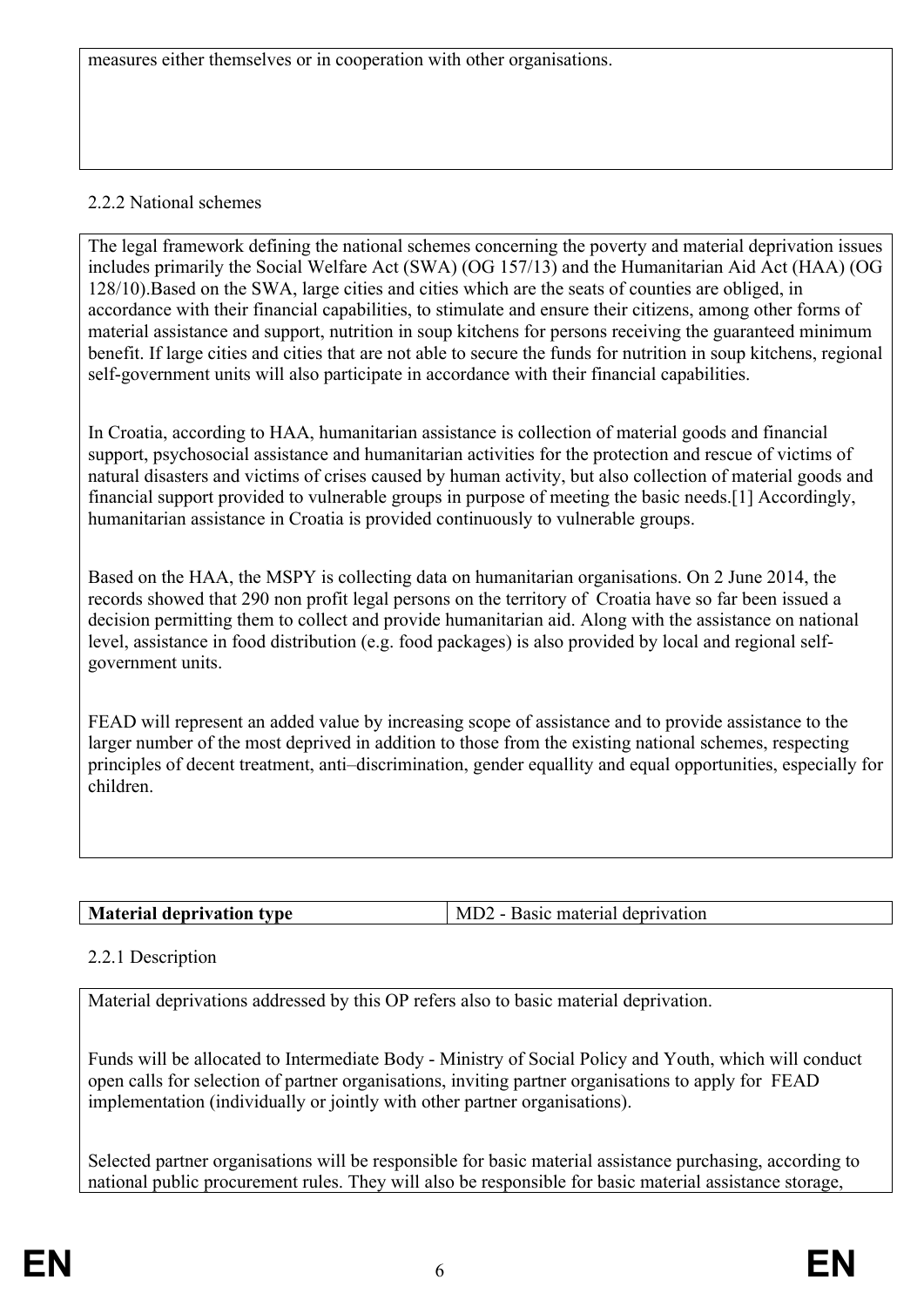transport and distribution of basic material assistance to end recipients. All these will be defined in contracts signed between the Intermediate Body and selected partner organisations.

The goods distributed will be in line with Article 2(1) of the Regulation. Indicatively, they will consist in:

school material and equipment for school (including sport equipment as part of their schooling) for children living in poverty in compulsory education

hygiene goods and other basic necessities (e.g. linen, towels, blankets) for persons/families living in poverty, homeless people

Distribution according to the types of basic material assistance:

- school material and equipment: in the premises of the partner organisations via parents, , in homes of children living in poverty by partner organisations – e.g. for children who live in remote areas and are hard to reach)

- hygiene goods and other basic necessities: in the premises of the partner organisations, in shelters, in homes of persons/families living in poverty by partner organizations (e.g. children who live in remote areas and are hard to reach)

Along with basic material necessities distribution, partner organisations will also implement accompanying measures funded through FEAD, such as:

- counselling on the subjects of health care, personal hygiene and home hygiene,

- counselling related to the upbringing, education and health care of children,

- financial literacy.

Accompany measures will be provided to end recipients through councelling, worksops, leaflets, **brochures** 

This list is only indicative and partner organisations may also suggest other accompanying measur relevant to the needs of the most deprived and forms of providing them. The content and organisation of the accompanying measures will be approved by the Intermediate Body.. Partner organisations will offer the accompanying measures either themselves or in cooperation with other organisations.

#### 2.2.2 National schemes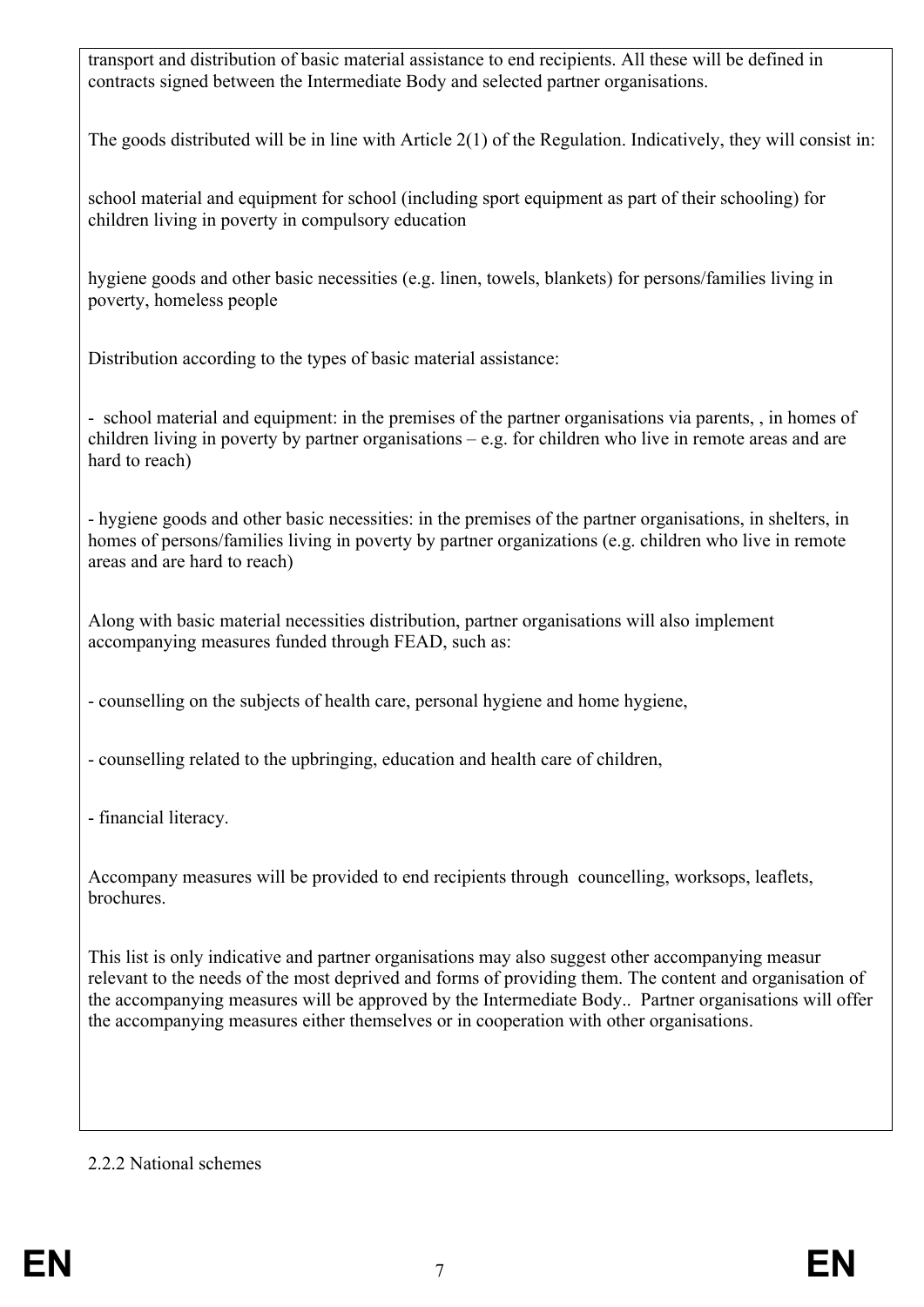The existing methods of addressing this type of material deprivation in Croatia have also been prescribed by the already mentioned HAA and SWA.

In Croatia, such assistance is provided through one-off assistance for persons/families that do not have sufficient funds to satisfy their basic living needs. Those persons are registered at the Social Welfare Centres (SWC) as social welfare beneficiaries. One-off assistance is a special form of cash or material support granted to single persons or families who are in a position of current material difficulty due to reasons they could not, or cannot affect, and as a result are unable to cover certain basic living needs such as a birth or education of a child, illness or death of a family member, natural disaster, procurement of basic household items, necessary clothes or shoes, etc.

Table 1 in the supporting document shows the number of paid one-off assistances by county from the 2012 annual report of the MSPY.

Croatia decided not to separate types of material deprivation, according to the existing national schemes and will chose partner organisations that will ensure outreach for the most deprived.

Furthermore, besides social welfare beneficiaries, people in need turn to humanitarian organizations, especially those who are hard to reach, who gain support for all those forms of material deprivation through humanitarian actions and regular collecting and providing humanitarian aid in relation to basic material necessities according to Art.2 of HAA.

Along with the national assistance schemes, assistance is also provided by local and regional selfgovernment units for different purposes to disadvantaged groups. CSO´s as providers of social services represent a great help and value in the social welfare field and contribute to the social inclusion and community cohesion.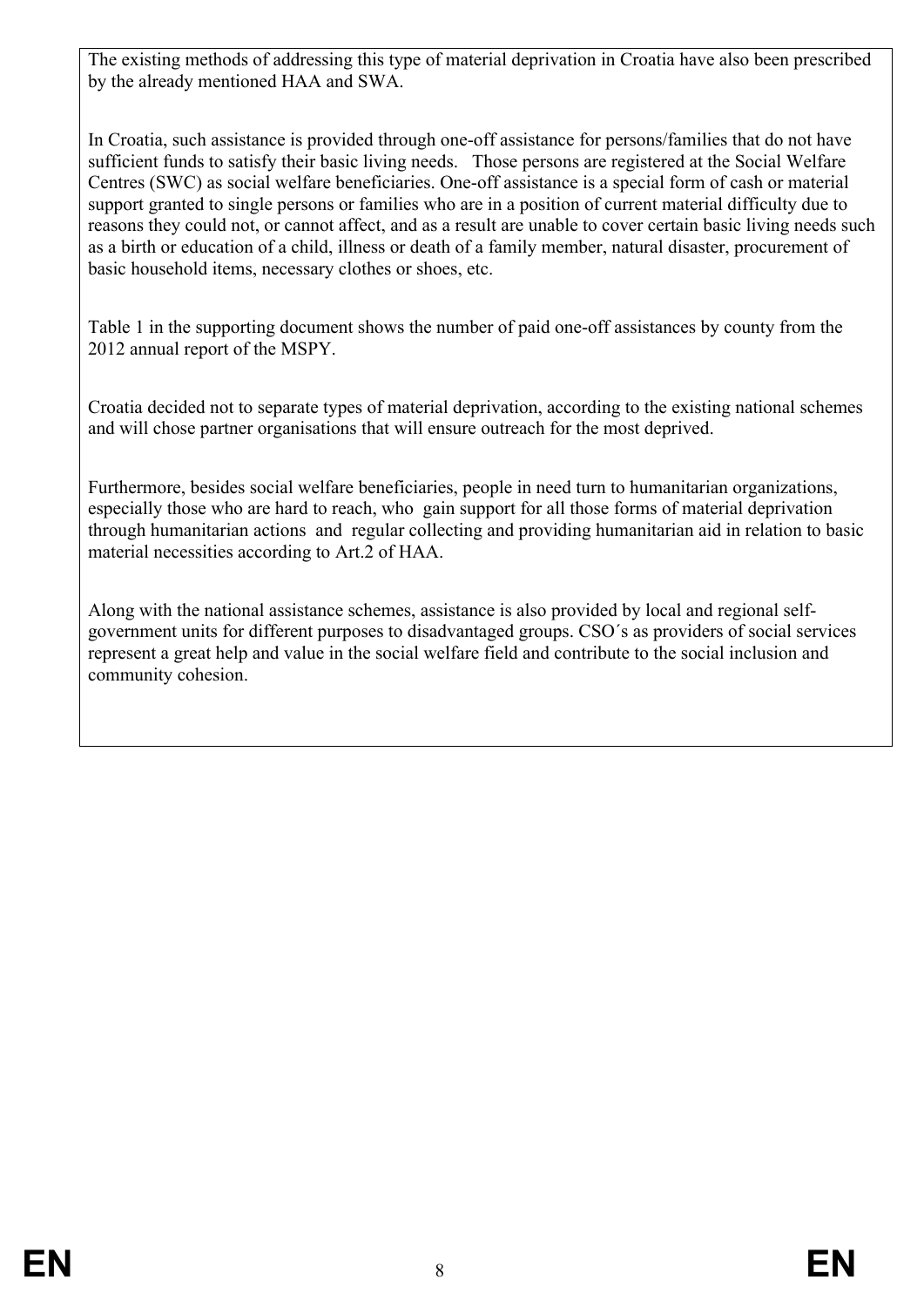## <span id="page-8-0"></span>**2.3 Other**

In addition to national schemes support is provided through:

**Scheme "school fruit"** within pupils from elementary school at least once a week receive fruit snack. This school year include 330,889 students from 884 Croatian elementary school.

Amount is approximately 1, 9 ME mostly (90%) financed from EAGF (European Agricultural Guarantee Fund) and Croatian participation is 10 %.

**Social supermarkets** throughout Republic of Croatia share hygiene and household goods, which are collected in shopping malls according to the agreement there are placed the baskets in which their customers can leave some product, or citizens could bring their donations in the food personally to the Social supermarket.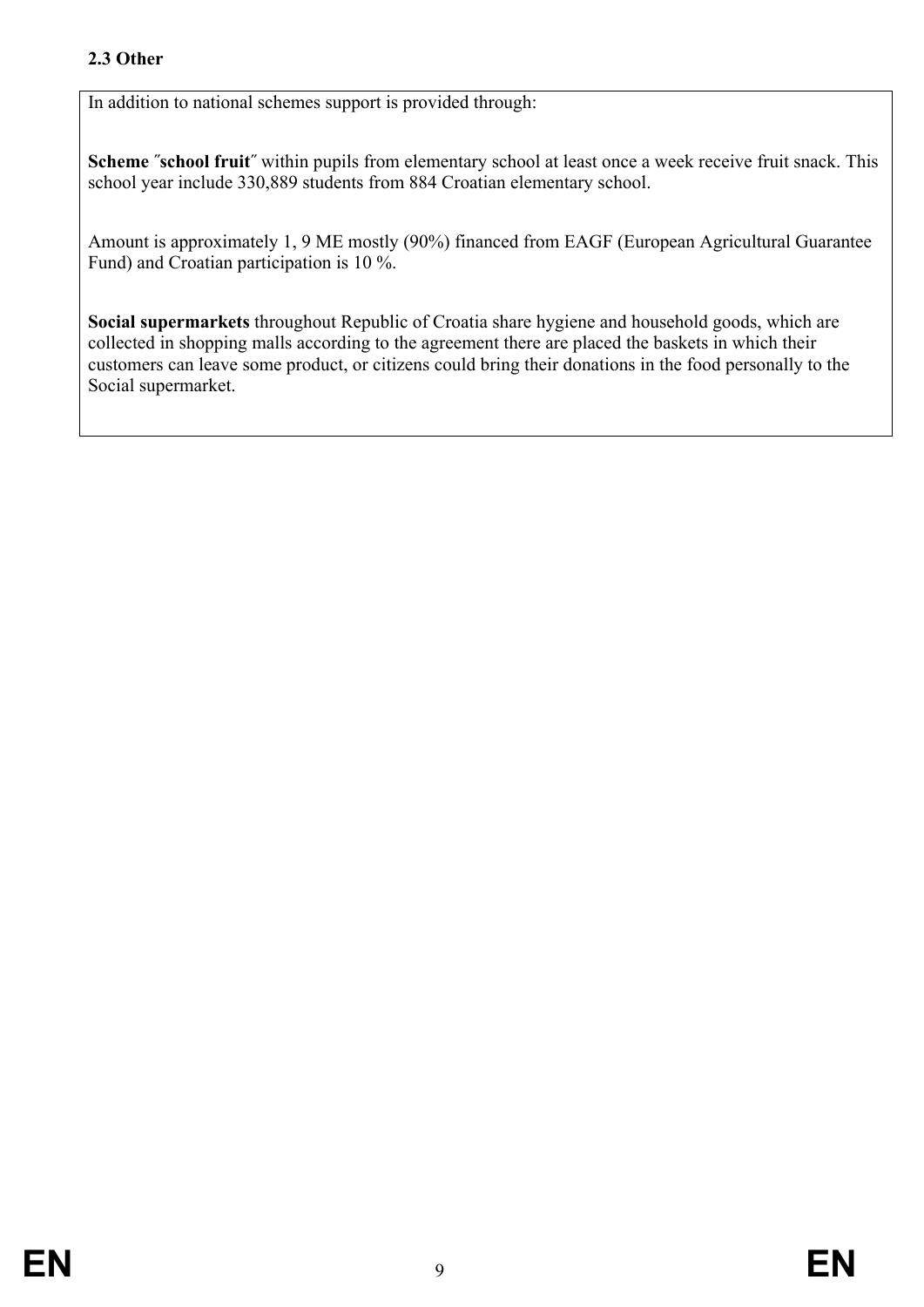## <span id="page-9-0"></span>**3. IMPLEMENTATION**

## <span id="page-9-1"></span>**3.1 Identification of most deprived persons**

The criteria for identication of the most deprived persons, within the relevant target groups, will be defined by partner organisations.

Before applying those criteria to the actual distribution of assistance, those criteria must be approved by the intermediate body.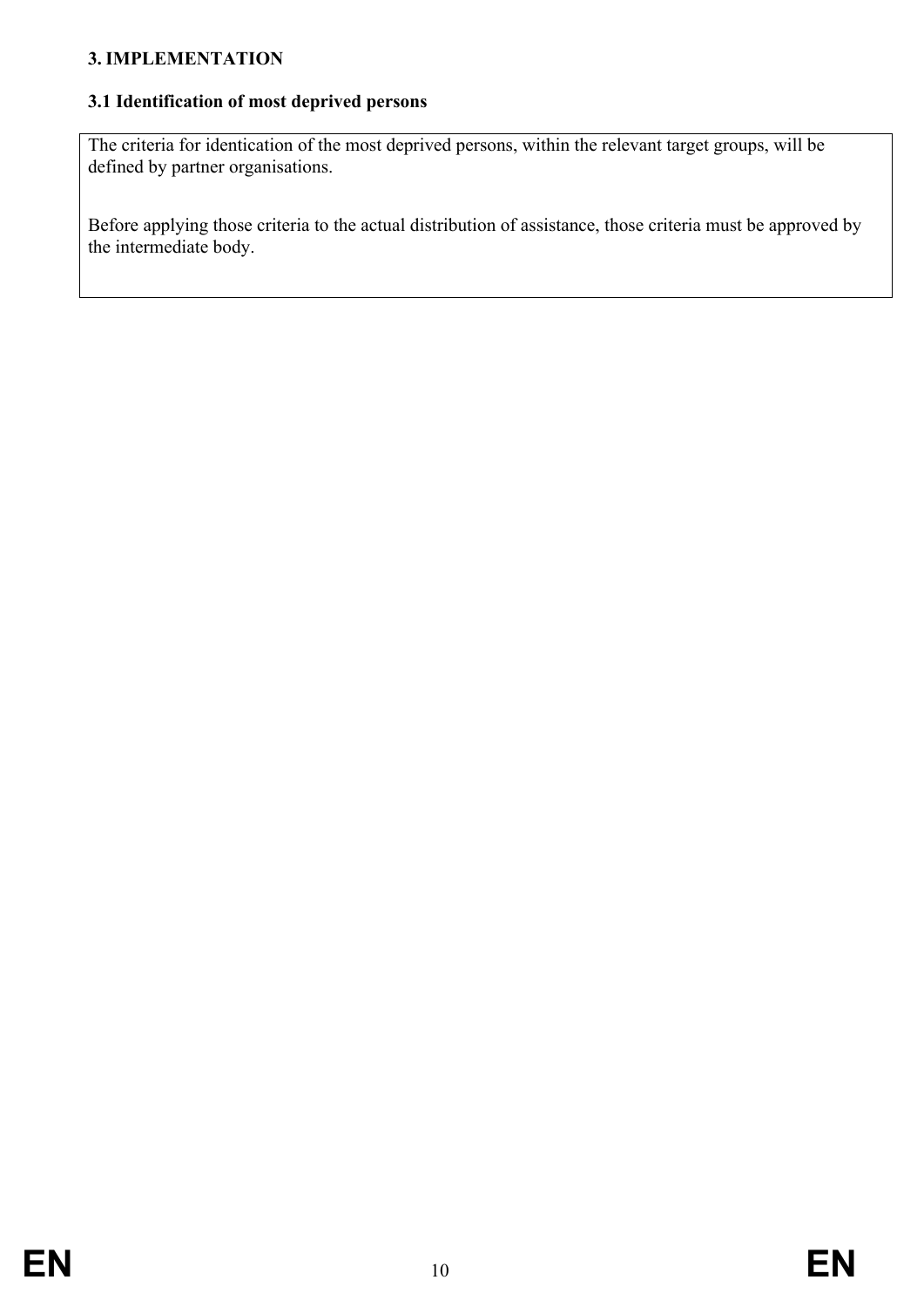## <span id="page-10-0"></span>**3.2 Selection of operations**

Intermediate Body - Ministry of Social Policy and Youth will conduct open calls for proposal for purchasing and distribution of food and/or basic material assistance.

Partner organisations will be responsible for purchasing, storage, transport and distribution of food and/or basic material assistance to end recipients. Responsibilites will be defined in contracts between the Intermediate Body and selected partner organisations.

Following operations are envisaged:

- Type of operation 1: purchasing, transport, storage and distribution of food and/or basic material assistance
- Type of operation 2: technical assistance

All operations will fulfill the requirements of Articles 5(11), 5 (12), 5(13), 5(14), 22., 23. 26. And 32 (3) of Regulation

Specific criteria for type 1 operations:

- The operation is proposed by an eligible partner organisation, or by an eligible partnership;
- Geographical coverage;
- Adequacy of the implementation arrangements to the activities to be implemented;

- Adequacy and proportionality of the proposed budget in relation to the number and type of targetted end recipients and their needs.

Specific criteria for type 2 operations:

- The operation contributes an efficient implementation of the operational programme, with a view to reducing administrative burden of the beneficiaries where relevant.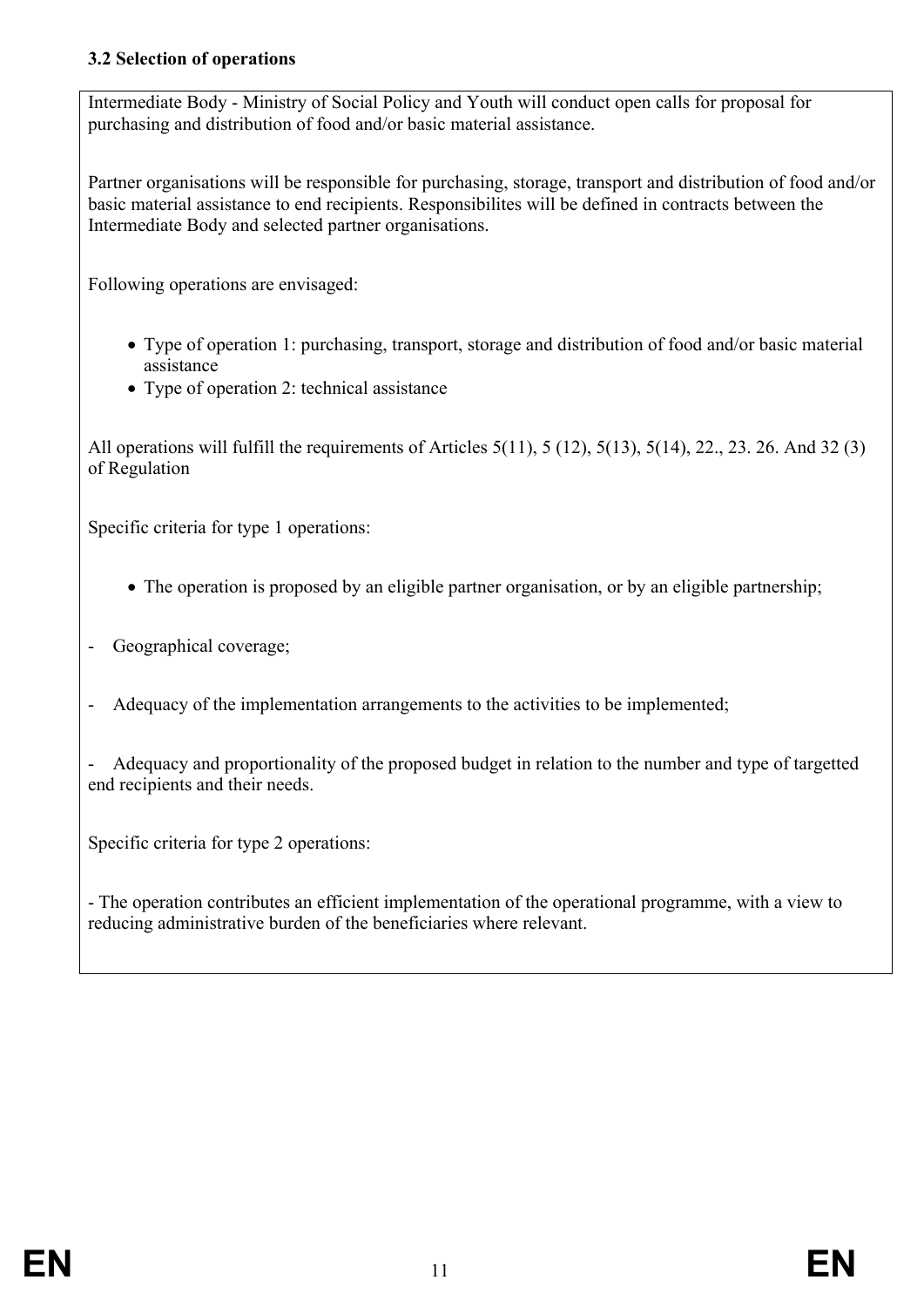## <span id="page-11-0"></span>**3.3 Selection of partner organisations**

A organisation may submit a proposal alone or in partnership with other organisations. In this case, a lead organisation, which will be in charge of all food and/or basic material assistance purchases, must be identified and submit the proposal on behalf of the partnership.

The criteria for the selection of the partner organisation for the implementation are the following:

- The partner organisation is a public body or a non-profit organisation
- The partner organisation holds a Decision for the collection and provision of humanitarian aid (in accordance with Art.5 of the HAA), and has fulfilled its obligations under this Decision;
- The activities of the partner organisation is aimed at vulnerable groups;
- The partner organisation has experience in implementing activities of food and/or basic material assistance delivery, appropropriate to the activities to be implemented;
- The partner organisation has developed organisational and operational capacities for the delivery of food and/or basic material assistance, individualy or as a partnership and implementation of accompanying measures independently or in cooperation with other partner organization;
- The lead partner organisation has developed capacities for the implementation of public procurement in accordance with valid regulations of Croatia or provides a clear action plan for the ensurance of such capacities, in the context of the procurement of food

## **In the case of distribution of food in schools:**

- The partner organisation must be a public school;
- The location of the school, in relation to the development index;
- The percentage of children living in poverty enrolled in compulsory education in the school.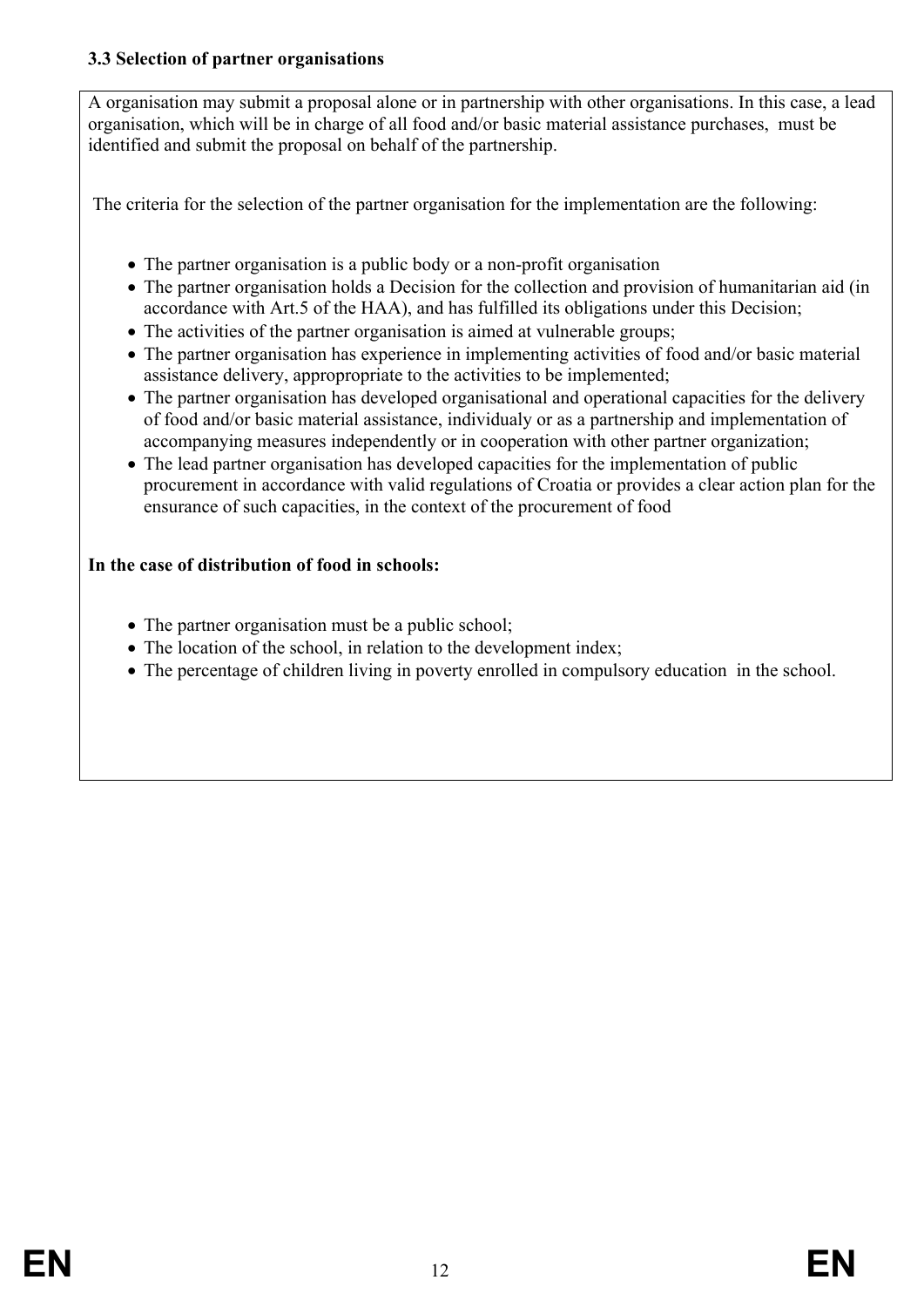### <span id="page-12-0"></span>**3.4 Complementarity with ESF**

Croatia promotes social cohesion via the use of FEAD, contributes to the mitigation of the consequences of social exclusion and poverty, all in conformity with the goals of the Europe 2020 Strategy. Also, the goal of the ESF is to reduce the difference in the living standard and prosperity in EU member states and their regions, and thus to promote economic and social cohesion, also in conformity with the Europe 2020 Strategy.

Assistance that will be provided via FEAD is complementary with activities financed from the ESF, that is they will be complemented by the activities financed from the ESF in such a way that the instruments of FEAD will be intended for persons who live in extreme poverty, persons who are often too far from the labour market, but also those at risk of poverty who are not covered by social assistance because of the income census, to have direct benefits from activities of social inclusion financed from the ESF.The focus of ESF OP "Efficient human resources 2014 - 2020" is on combating poverty and social exclusion through development of non-institutional forms of care in a community for vulnerable groups, to prevent institutionalisation and to support process of deinstitutinalisation, as well as of promotion of labour market and social integration of vulnerable groups. Instruments from FEAD, therefore, will be used for ensuring food and basic life necessities, because the satisfaction of basic life necessities is often a precondition for the inclusion in all other activities such as training, counselling, job-seeking, etc. Accompanying measures will be closely associated with adequate fulfilment of basic needs while activities from ESF are continuation for better social inclusion.

Furthermore, authorities that comprise the management and control system for the use of instruments from FEAD are also the authorities that form the management and control system for the use of funds from ESF-OP "Efficient human resources". In accordance with the above, all authorities involved in the system, primarily the Managing Authority, will undertake measures that are important for the ensurance of complementary with the ESF and the prevention of overlapping and double financing of operations. One of the most significant measures for this purpose is the monitoring system for the purposes of the OP implementation within the framework of the ESF, which among other things will enable the implementation of the monitoring and the regular reporting on the progress on a quarterly and annual level. An important role of monitoring will also be played by the Monitoring Committee for the ESF for the period 2014-2020, and when the implementation of FEAD begins, reports will be submitted on the implementation of the measures financed through the OP for food and basic material assistance for the period 2014-2020 in order to monitor added value of FEAD.

The operations planned via FEAD should contribute to the reduction of poverty and social exclusion, by targeting the detected types of material deprivation (food deprivation, basic material deprivation such as and the most deprived beneficiaries.

When approving the content of the accompanying measures, the intermediate Body will check that there is no overlapping with activities co-financed by the ESF, allowing to avoid double-financing.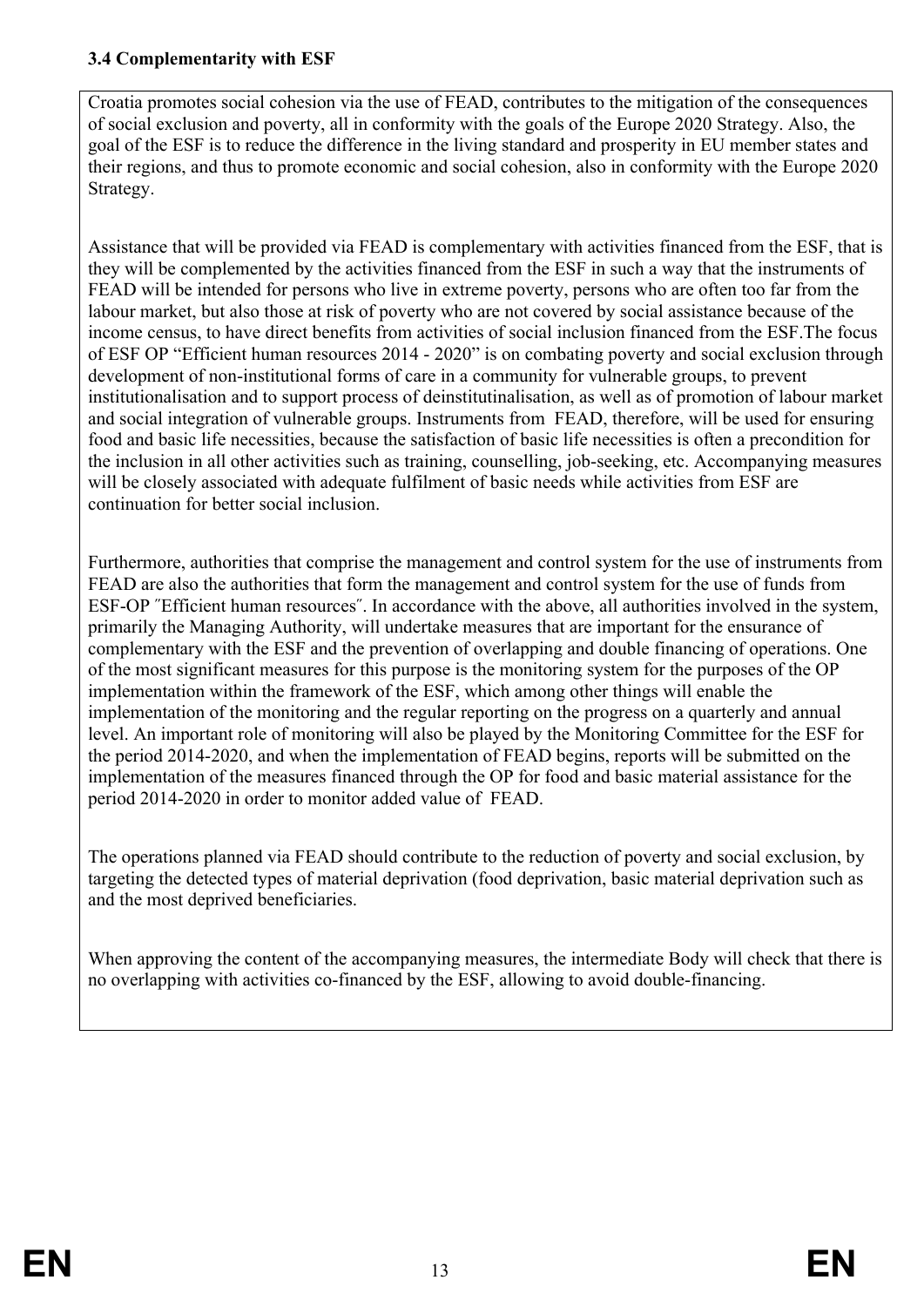## <span id="page-13-0"></span>**3.5 Institutional set-up**

The Managing Authority: Ministry of Labour and the Pension System, Directorate for Coordination of Programmes and Projects of the European Union in the Field of Labour and Social Security: Sector for Programming, Monitoring and Evaluation of Programmes and Projects of the European Union; Service for Monitoring and Evaluation;

The Certifying and Payment Authority: Ministry of Finance; National Fund;

The Intermediate Body: Ministry of Social Policy and Youth, Directorate for social policy, strategy and youth, Service for European Union funds;

The Audit Authority: Agency for the Audit of European Union Programmes Implementation Systems (ARPA);

The payments from the Commission will be done to the Ministry of Finance, National Fund.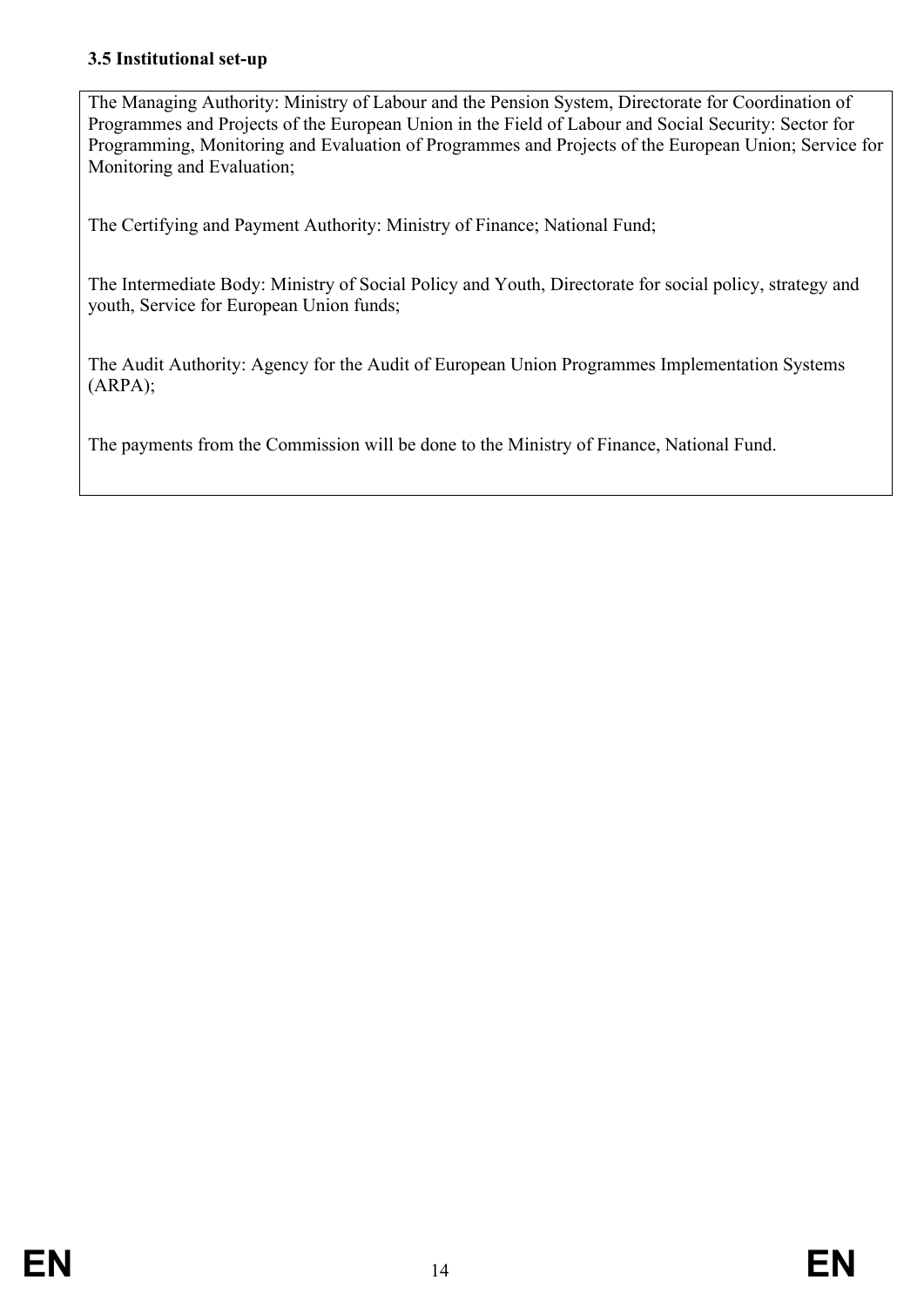#### <span id="page-14-0"></span>**3.6 Monitoring and evaluation**

## **Monitoring**

The Managing Authority is responsible for the efficient and effective coordination and implementation of FEAD, the management of the OP and the monitoring and evaluation.

Regarding the MA's responsibility for the monitoring of the OP implementation progress, annual and final implementation reports will be prepared in accordance with the respective Delegated Acts.

Annual and final reports will contain data collected based on the progress reports provided from partner organisations. Partner organisations will provide all relevant data according to their contractual obligations.

Partner organisations will submit progress reports electronically via management information system at least once a year. For the purpose of collection data, Managing Authority will ensure the establishment of the managing information system to record and store the data on each operation in computerised form. System will be established in accordance with the Implementing Act adopted by the Commission, pursuant to Article 32(8). The system ensures that all data necessary for the financial management, monitoring, control, audits and the evaluation are collected and stored safely.

In a way to ensure the availability of the required and updated information on the OP progress, the content of the reports will be consulted with relevant stakeholders prior to its submission to the Commission.

Additionally, for the purpose of an efficient monitoring system, the Managing Authority will organise meetings with partner organisations as well as relevant stakeholders at least twice a year, while the Review meetings with the Commission will take place annually, enabling thus the arena to review the progress made in implementing the OP, taking into account of the annual implementation report and the Commission's observations.

## **Evaluation**

The evaluation of the OP as an important instrument for the comprehensive management of the OP, will be used to estimate the suitability, efficiency and effectiveness of the financial assistance, as well as the impact and sustainability of the achieved results. The evaluations of the OP will be financed from the Technical Assistance. The Managing Authority carried out ex-ante evaluation of the 1st OP draft submitted. The relevant recommendations were incorporated within the OP text to ensure its coherency towards reaching its strategic goal. One additional thematic evaluations is foreseen to be carried out during the implementation period.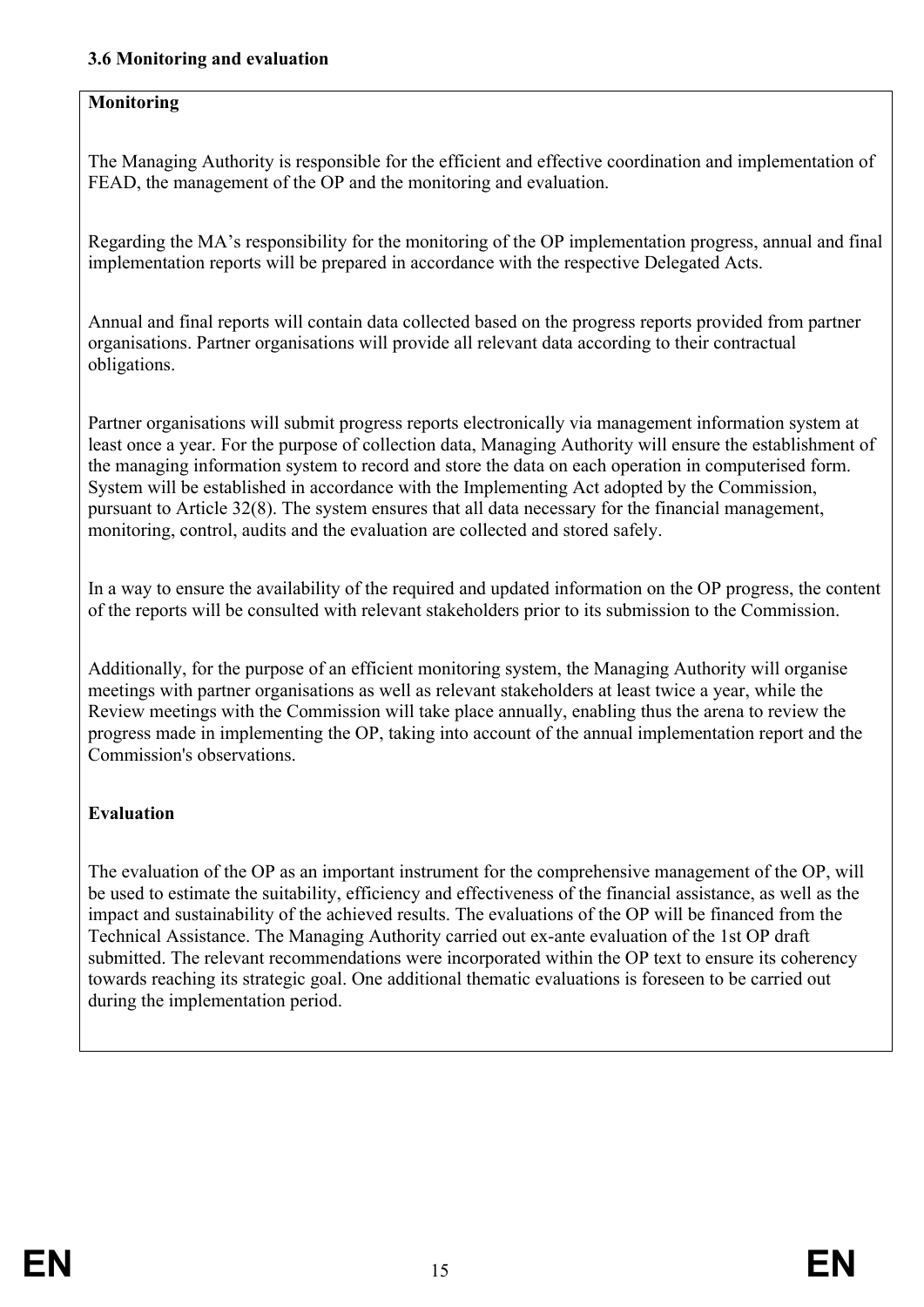## <span id="page-15-0"></span>**3.7 Technical assistance**

1. The functioning and strengthening of the administrative capacity of the various authorities to implement the operational program:

- Cover the costs of personnel in order to ensure the adequate implementation of the programme;
- Improve qualifications of the personnel involved in implementation of OP;
- Cost of travel and accommodation for personnel involved in implementation of OP;
- Indirect costs

2. Support the management and implementation of the OP:

- The purchase of ICT equipment and birotics, consumable materials and accessories;
- Cover the costs of operating the equipment and purchase of necessary licenses and software, as well as the purchase of ICT services for the effective implementation of the programme;
- Develop and maintain IT systems designed to support the OP FEAD;
- Achieving working procedures for program implementation.

3. Visibility, information and communication activities:

- Information campaigns;
- Organize meetings, conferences, events and study visits;
- Implementing information activities and promotion.

# 4. Control:

- Supporting the activities of internal control;
- On the spot;
- Quality verification of the offered products.

# 5. Evaluation:

- Prepare analyses, assessments, reports, evaluation studies;
- Financial costs to the evaluation process.

Actions will also focus on supporting and strenghtening capacities of partner organisations through support in developing and implementing manual of procedures addressing all aspects of implementation. Furthermore, continuous education activities will especially focus on capacity building in the field of sound financial management, reporting, public procurement and national rules related to collection and distribution of humanitarian aid. [Particular attention will be given to providing guidance and support the partner organisation in charge of purchases of food and/or basic material asssitance, notably in relation to pubic procurement] Support related to IT equipment of partner organisations is also envisaged.

In addition, actions will include visibility measures (development of OP visual design, webpage, informative brochures, public campaigns and other measures) contributing to reaching as wide as possible

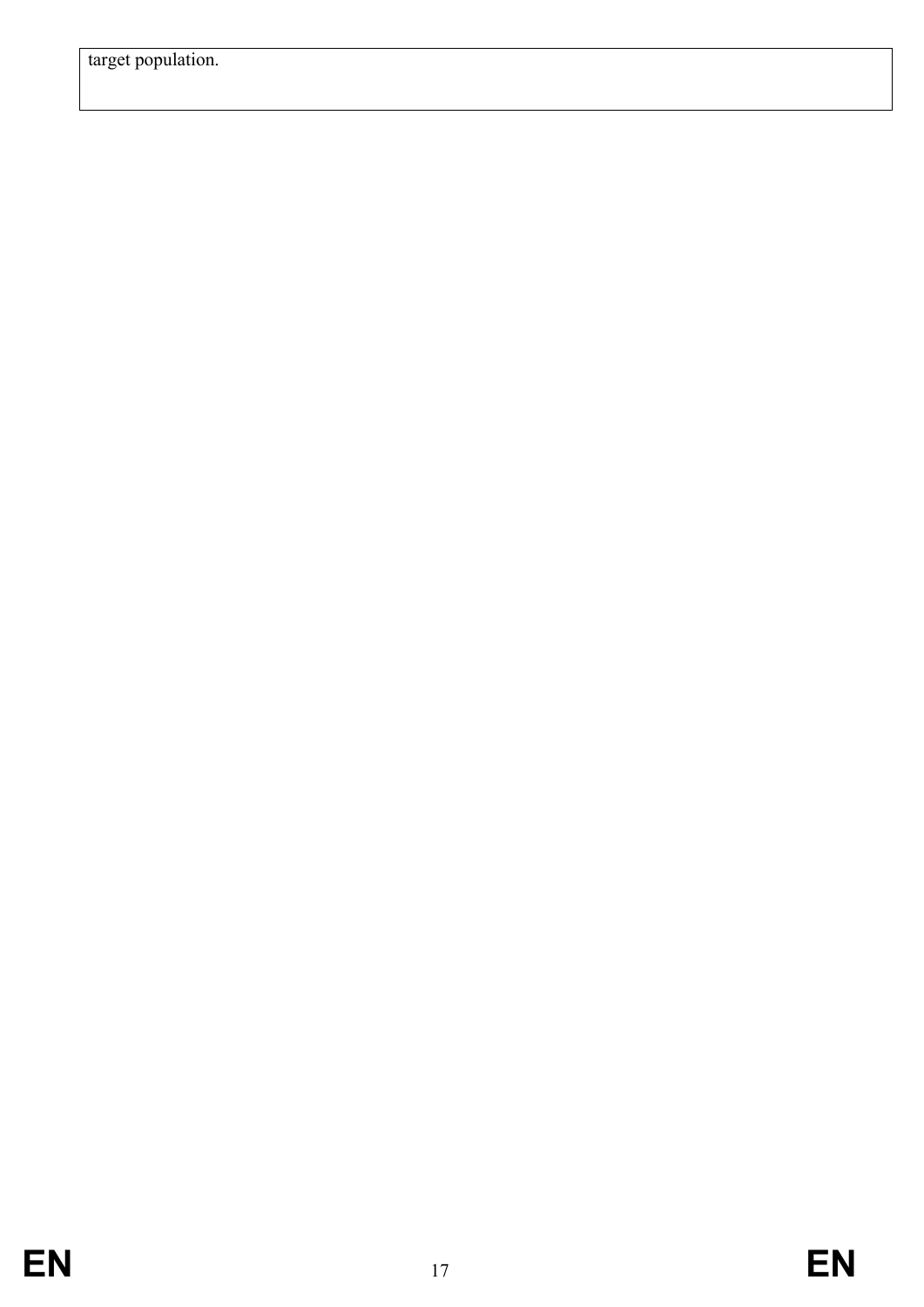### <span id="page-17-0"></span>**4. INVOLVEMENT OF STAKEHOLDERS**

In order to ensure an efficient and effective implementation of FEAD, Croatia promote a cooperation between national bodies, bodies of local and regional self-government units, the civil society, as well as the participation of all stakeholders (Annex 1)involved in defining and implementing the activities financed from FEAD.

When preparing the OP, the process of public partner consultations was carried out. The supporting document contains a list of participants from narrower consultations held to discuss the target groups, mechanisms of determining the criteria for the selection of the most deprived, the types of material assistance, and the role of partner organisations in the implementation of FEAD.

Additionally, wider public partner consultations were carried out via the web page of the MSPY, where all interested stakeholders had the chance to submit their proposals regarding the use of FEAD, that is the proposals of target groups, the types of assistance, the mechanisms of selecting target groups and how to reach these. Data on administrative capacity of potential partner organisations were also collected, with regard to the possibility of implementing FEAD and experience related to public procurement.

Key messages were recognized: related to increasing "urban poverty" it is not possible to exclude the distribution of aid in the big cities; importance of networking and coordination of humanitarian organizations in distributing aid, also in the most remote areas in Croatia; due to identified problem of "hungry children in schools", it was decided to enable providing assistance through FEAD.

First draft of officialy submitted OP was approved by stakeholders without additional comments on the text.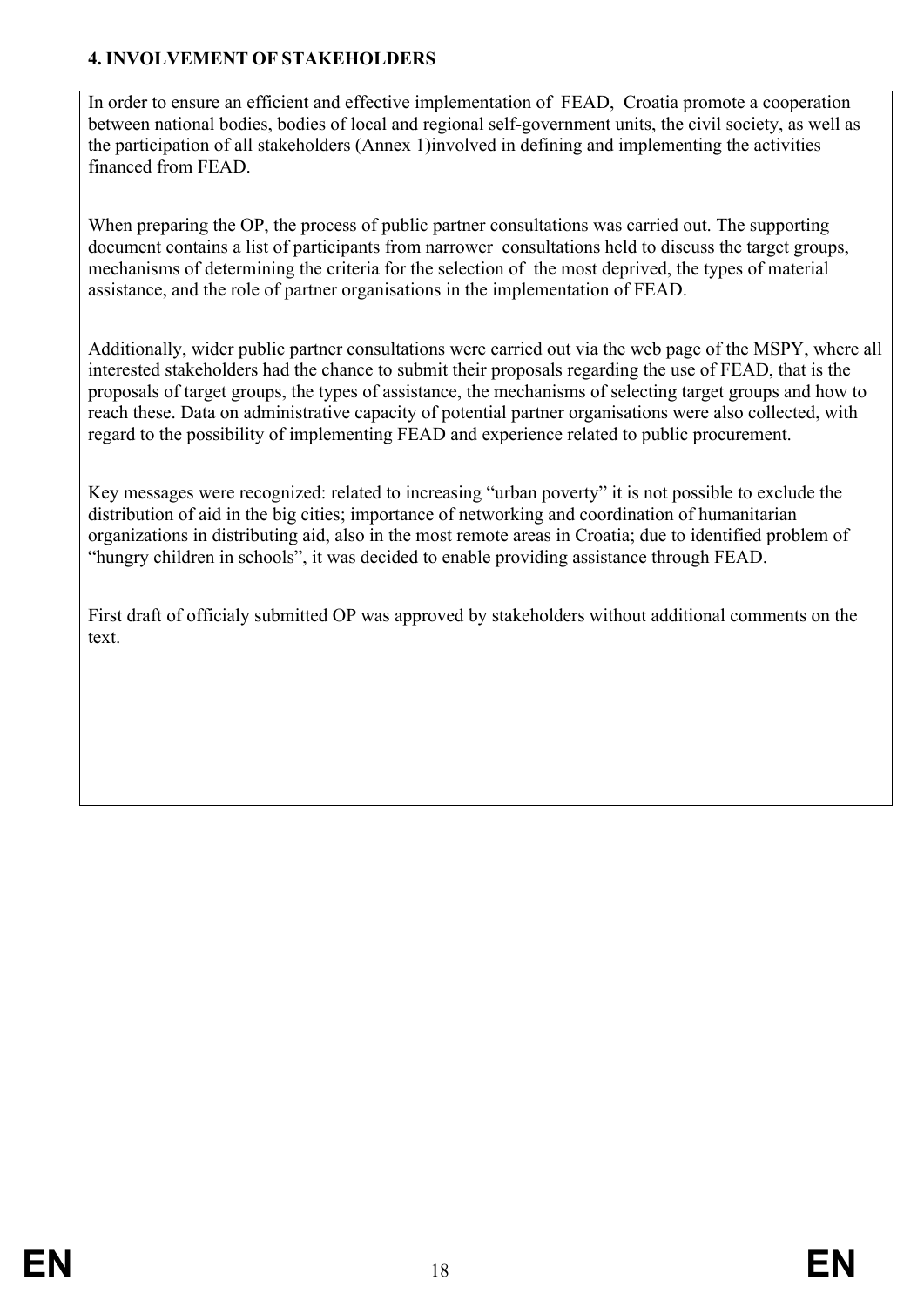#### <span id="page-18-0"></span>**5. FINANCIAL PLAN**

| Year         | <b>Fund</b>                | <b>National co-</b><br>financing | <b>Public</b><br>expenditure | $Co-$<br>financing | 100% Co-financing rate<br>for accounting year 2020- |
|--------------|----------------------------|----------------------------------|------------------------------|--------------------|-----------------------------------------------------|
|              | $\left( \mathbf{a}\right)$ | (b)                              | $(c)=(a)+(b)$                | rate               | $2021*$                                             |
|              |                            |                                  |                              | $(d)=(a)/(c)$      |                                                     |
| 2014         | 4,927,037.00               | 869,477.00                       | 5,796,514.00                 |                    |                                                     |
| 2015         | 5,025,578.00               | 886,867.00                       | 5,912,445.00                 |                    |                                                     |
| 2016         | 5,126,089.00               | 904,604.00                       | 6,030,693.00                 |                    |                                                     |
| 2017         | 5,228,611.00               | 922,696.00                       | 6,151,307.00                 |                    |                                                     |
| 2018         | 5,333,183.00               | 941,150.00                       | 6,274,333.00                 |                    |                                                     |
| 2019         | 5,439,847.00               | 959,973.00                       | 6,399,820.00                 |                    |                                                     |
| 2020         | 5,548,645.00               | 979,173.00                       | 6,527,818.00                 |                    |                                                     |
| <b>Total</b> | 36,628,990.00              | 6,463,940.00                     | 43,092,930.00                | 85.00              |                                                     |

<span id="page-18-1"></span>**5.1 Financing plan of the operational programme giving the annual commitment of the Fund and corresponding national co-financing in the operational programme (in**  $\epsilon$ **).** 

\*By ticking the box the Member State expresses its wish to use the derogation provided by Article 20(1a) and requests a cofinancing rate of 100% to be applied to expenditure declared in payment applications during the accounting year 1 July 2020 - 30 June 2021.

<span id="page-18-2"></span>**5.2 Financing plan giving the amount of the total financial appropriations of the support from the operational programme for each type of material deprivation addressed as well as the corresponding accompanying measures (in €).**

| Type of material assistance      | <b>Public expenditure</b> |
|----------------------------------|---------------------------|
| Technical assistance             | 2,154,646.00              |
| MD1 - Food deprivation           | 24,562,970.00             |
| of which, accompanying measures  | 1,116,498.00              |
| MD2 - Basic material deprivation | 16,375,314.00             |
| of which, accompanying measures  | 744,332.00                |
| <b>Total</b>                     | 43,092,930.00             |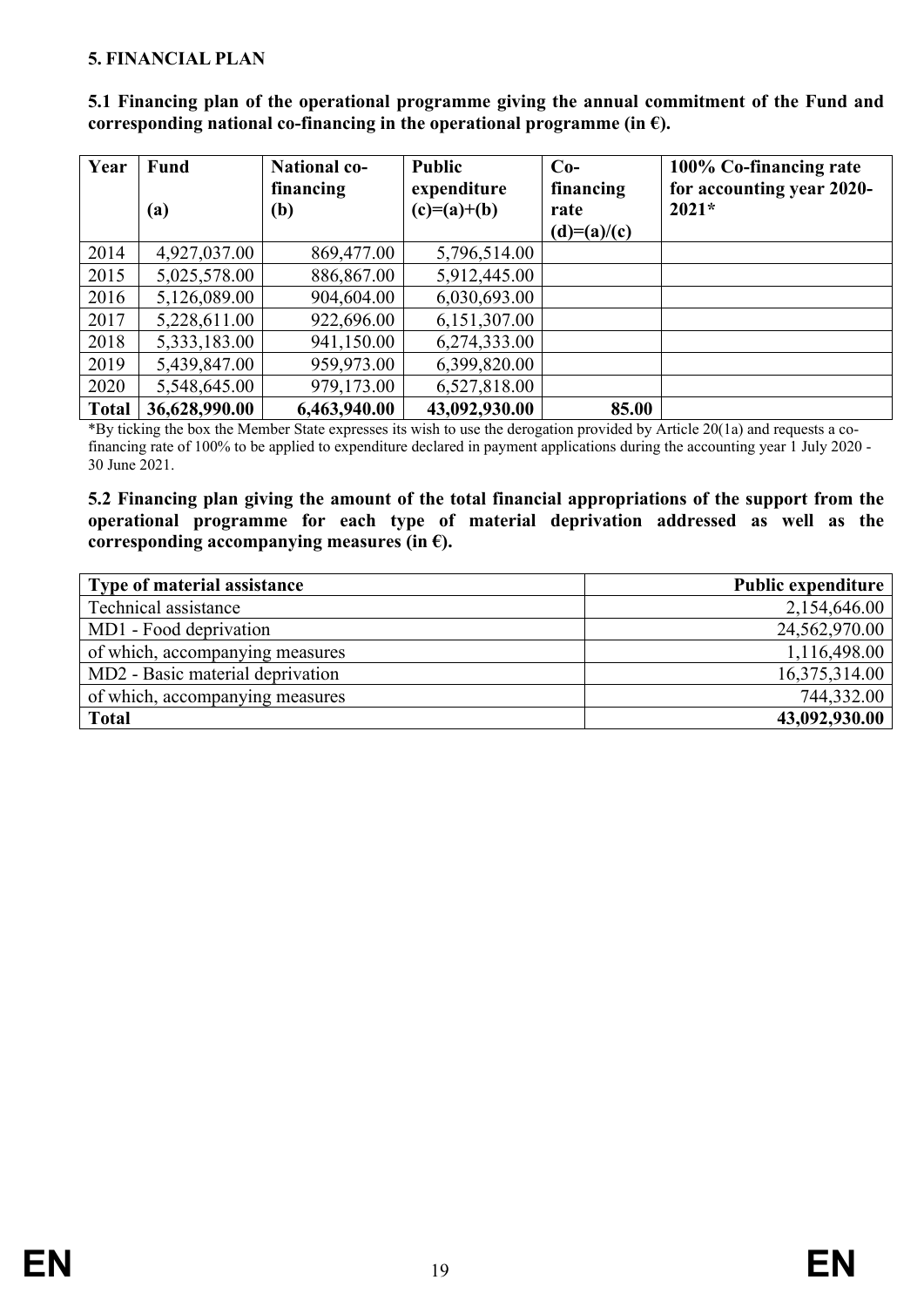## **DOCUMENTS**

<span id="page-19-0"></span>

| Document title            | Document type                    | Document date  | Local reference | <b>Commission reference</b> | <b>Files</b>              | Sent date   | <b>Sent By</b> |
|---------------------------|----------------------------------|----------------|-----------------|-----------------------------|---------------------------|-------------|----------------|
| Table 1                   | Supplementary information        | 03-Dec-2014    |                 | Ares(2014)4063895           | Table 1                   | 04-Dec-2014 | nivakata       |
| Annex 1                   | Supplementary information        | $03$ -Dec-2014 |                 | Ares(2014)4063895           | Annex 1                   | 04-Dec-2014 | nivakata       |
| Annex 2                   | Supplementary information        | $03$ -Dec-2014 |                 | Ares(2014)4063895           | Annex 2                   | 04-Dec-2014 | nivakata       |
| Ex-ante evaluation Report | Report of the ex-ante evaluation | $03$ -Dec-2014 |                 | Ares(2014)4063895           | Ex-ante evaluation Report | 04-Dec-2014 | nivakata       |